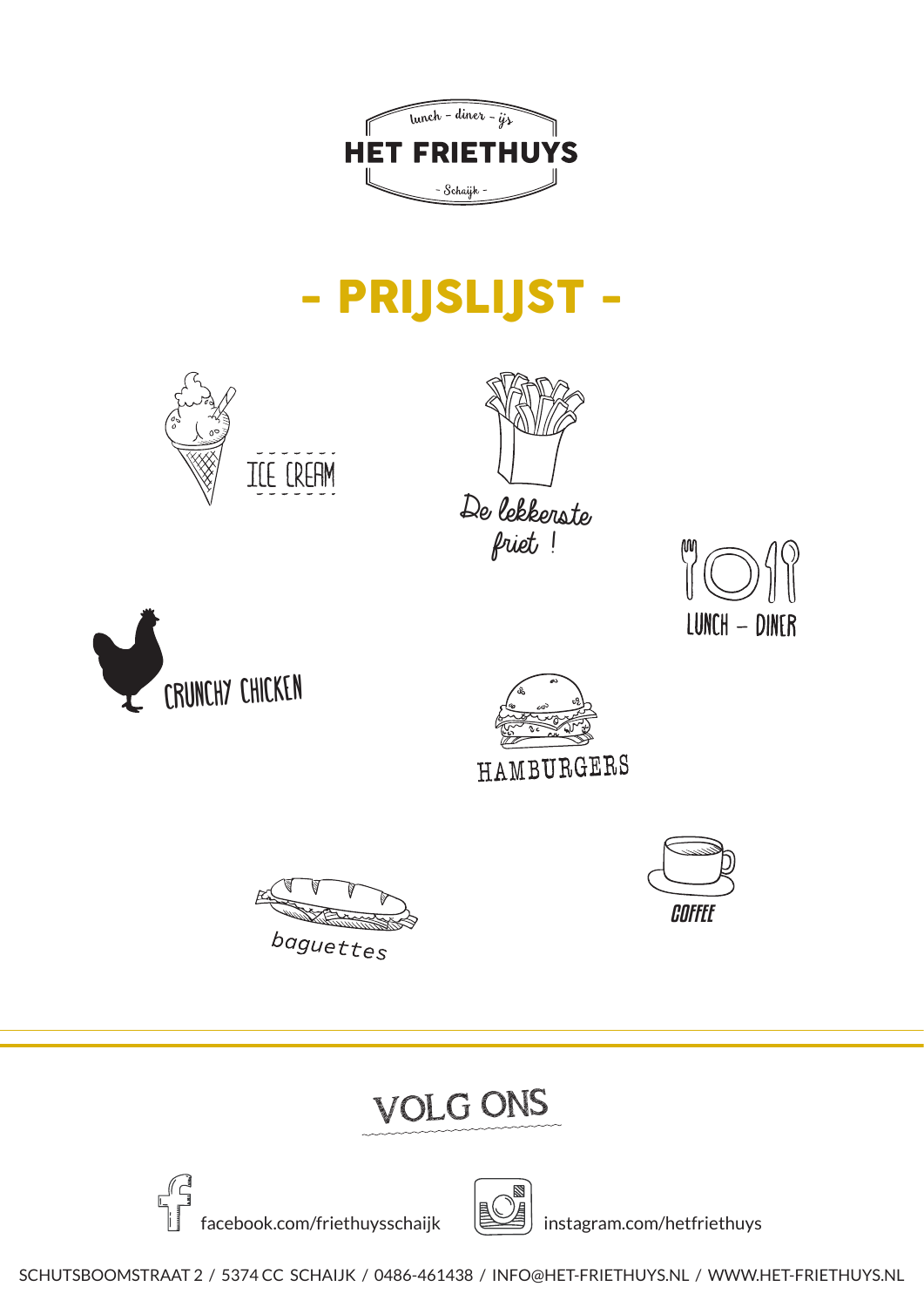| - FRIET -                         | NORMAAL   GROOT                |
|-----------------------------------|--------------------------------|
| <b>FRIET ZONDER</b>               | €2.25   €3.35                  |
| <b>FRIET MAYONAISE</b>            | €2.80   €3.70                  |
| <b>FRIET CURRY</b>                | €2.80   €3.70                  |
| <b>FRIET BELGISCHE MAYONAISE</b>  | €2.80   €3.70                  |
| FRIFT SPECIAAL                    | €2.95   €3.85                  |
| <b>FRIET SATÉSAUS</b>             | €2.95   €3.85                  |
| <b>FRIET SATÉSAUS / MAYONAISE</b> | €2.95   €3.85                  |
| <b>FRIET UIENSAUS</b>             | €2.95   €3.85                  |
| <b>FRIET JOPPIESAUS</b>           | €2.95   €3.85                  |
| <b>FRIET OORLOG</b>               | €2.95   €3.85                  |
| <b>FRIET STOOFVLEES</b>           | €4.65   €5.45                  |
| FAMILIEZAK (2/4/6P)               | €6.95   €8.50<br>€4.85 $\vert$ |

#### - TOPPERTJES -

een topping op je friet

| FRIFT TOPPFRTJF LANDFRD             | €4.55   €5.30 |
|-------------------------------------|---------------|
| FRIFT TOPPFRTJF PULLED CHICKEN      | €8.00         |
| <b>FRIET TOPPERTJE OOSTERSF KIP</b> | €8.00         |
| <b>FRIFT TOPPERTJF RENDANG</b>      | €8.00         |
| <b>FRIFT TOPPERTJF GRIFKS</b>       | €8.00         |

#### - MALSE KROKANTE KIP -

**CHICKENSTRIPS** 

3 ST. | 6 ST. | 12 ST. | 18 ST. €2.75 | €5.50 | €10.75 | €15.85 **HOTWINGS** 

3 ST. | 6 ST. | 12 ST. | 18 ST. €3.40 | €6.75 | €14.30 | €20.25

#### **KIPBUCKETS**

| RUCKET CHICKENSTRIPS 24 ST     |        | £1990  |
|--------------------------------|--------|--------|
| BUCKET HOTWINGS                | 24 ST. | €2145  |
| MIXED BUCKET:                  |        |        |
| 12 CHICKENSTRIPS + 12 HOTWINGS |        | €20.35 |

| - VEGA SNACKS -         | SNACK   SUPERTJE   GROOT | PORTIE GEMENGD BORRELGARNITUUR<br>(TE BESTELLEN VANAF 16 STUKS, PRIJS IS PER STUK) |
|-------------------------|--------------------------|------------------------------------------------------------------------------------|
| VEGA FRIKANDEL          | €2.80   €4.95   €6.00    |                                                                                    |
| VEGA FRIKANDEL SPECIAAL | €3.30   €5.45   €6.50    |                                                                                    |
| VEGA KIPCORN            | €3.35   €5.50   €6.55    |                                                                                    |
| VEGA BONITA             | €3.35   €5.50   €6.55    |                                                                                    |

### - KINDERMENU'S -

| KIDSBOX MET SNACK NAAR KEUZE                            | €6.60  |
|---------------------------------------------------------|--------|
| JOS DE OS                                               | €9.10  |
| MINI SOEP / GEHAKTBAL / FRIET / APPELMOES / KINDERIJS   |        |
| KAATJF DF KIP                                           | €9.10  |
| MINI SOEP / KROKET / FRIET / APPELMOES / KINDERIJS      |        |
| <b>HUUB DE HOND</b>                                     | €9.10  |
| MINI SOEP / FRIKANDEL / FRIET / APPELMOES / KINDERIJS   |        |
| SAARTJF DE STRUISVOGEL                                  | €10.00 |
| MINI SOEP / KIPNUGGETS / FRIET / APPELMOES / KINDERIJS  |        |
| PIFN DF POFS                                            | €10.25 |
| MINI SOEP / MINI HAPJES / FRIET / APPELMOES / KINDERIJS |        |

| - SNACKS -                    | SNACK   SUPERTJE   GROOT |
|-------------------------------|--------------------------|
| <b>FRIKANDEL</b>              | €2.05   €4.20   €5.25    |
| FRIKANDEI SPECIAAI            | €2.65   €4.80   €5.85    |
| FRIKANDEL (GLUTENVRIJ)        | €2.80   €4.95   €6.00    |
| <b>KROKET (HUISGEMAAKT)</b>   | €2.10   €4.25   €5.30    |
| <b>SATÉKROKET</b>             | €2.10   €4.25   €5.30    |
| <b>GOUI ASHKROKFT</b>         | €2.10   €4.25   €5.30    |
| <b>GROFNTFKROKFT</b>          | €2.10   €4.25   €5.30    |
| <b>KWFKKFBOOM KROKFT</b>      | €2.80   €4.95   €6.00    |
| KAASSOUFI É                   | €2.05   €4.20   €5.25    |
| <b>BOUWMANBAL</b>             | €2.10   €4.25   €5.30    |
| <b>LIHANROUTIE</b>            | €2.10   €4.25   €5.30    |
| <b>NASISCHIJF</b>             | €2.10   €4.25   €5.30    |
| <b>BAMISCHIJF (ORIËNTAL)</b>  | €2.30   €4.45   €5.50    |
| <b>KIPCORN</b>                | €2.45   €4.60   €5.65    |
| <b>GFHAKTSTAAF</b>            | €2.45   €4.60   €5.65    |
| <b>VIANDEL</b>                | €2.65   €4.80   €5.85    |
| SMULROL                       | €2.65   €4.80   €5.85    |
| <b>MFXICANO</b>               | €2.80   €4.95   €6.00    |
| <b>SITOSTICK</b>              | €2.80   €4.95   €6.00    |
| SATÉROL                       | €2.80   €4.95   €6.00    |
| <b>SHOARMAROL</b>             | €2.80   €4.95   €6.00    |
| <b>BERENKLAUW (SPECIAAL)</b>  | €3.05   €5.20   €6.25    |
| <b>I OFMPIA</b>               | €4.30   €6.45   €7.50    |
| <b>XXI FRIKANDEI</b>          | €4.30                    |
| <b>XXL FRIKANDEL SPECIAAL</b> | €5.35                    |
| <b>ZACHT BOLLETJE</b>         | $+€1.05$                 |

#### - BORREL SNACKS -

| PORTIE BITTERBALLEN                              | €2.65 |
|--------------------------------------------------|-------|
| <b>PORTIE KIPFINGERS / PORTIE KIPNUGGETS</b>     | €3.35 |
| PORTIE VLAMMETJES                                | €3.40 |
| <b>TORPEDO GARNALEN</b>                          | €4.70 |
| PORTIF KAASTENGELS                               | €4.70 |
| PORTIE GEMENGD BORRELGARNITUUR                   | €0.75 |
| (TE BESTELLEN VANAF 16 STUKS, PRIJS IS PER STUK) |       |